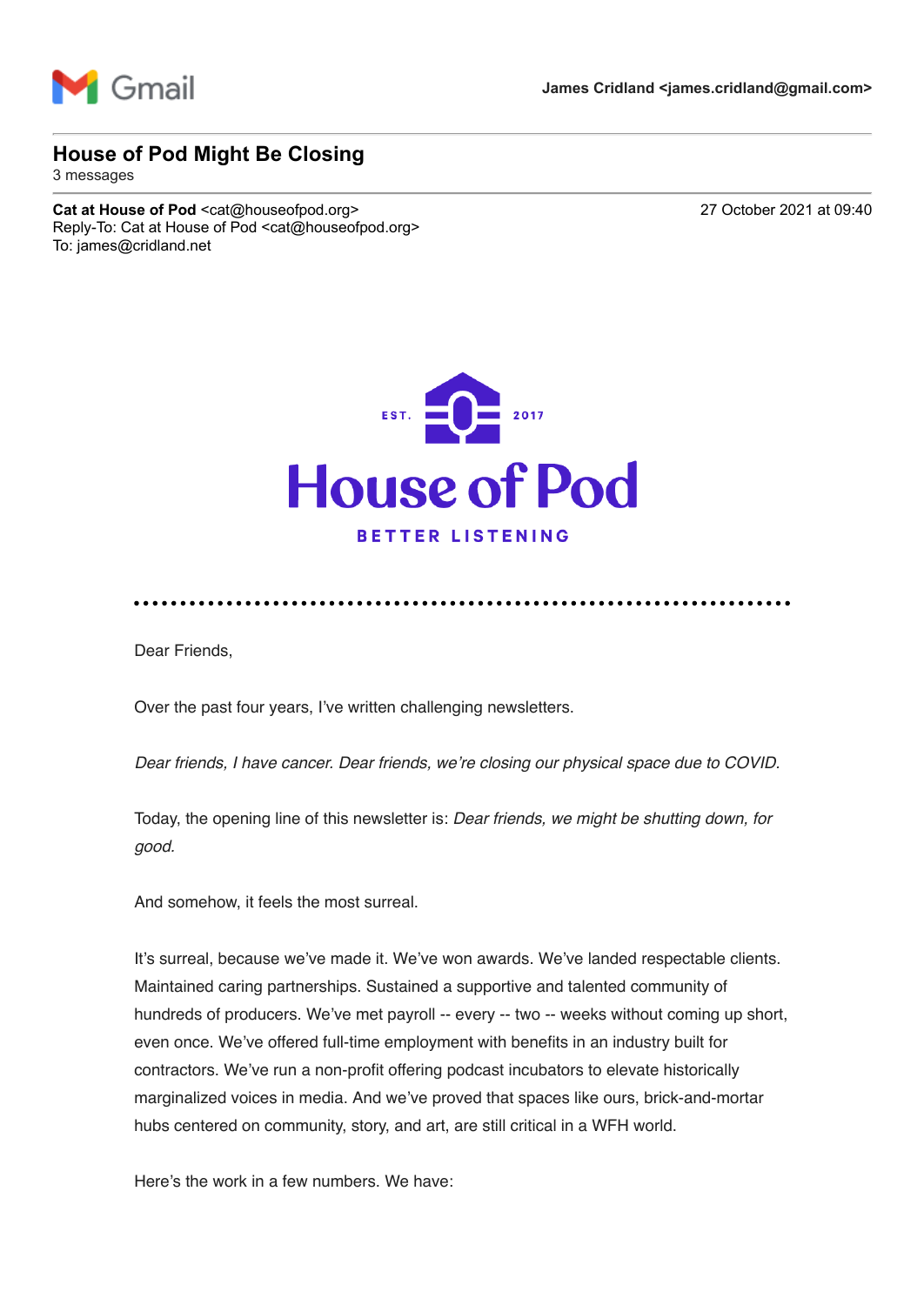- Welcomed **307 members** to use House of Pod as their home studio with each member often representing teams of one to four people. The result, is approximately 500-600 creators have used our space.
- Convened **125 podcast events**, classes, and workshops for a community of 1,000+ creators, ranging from live storytelling events (Spokes!), high school courses, podcast scavenger hunts, podcast races, podcast book clubs, marketplaces, feedback sessions, remote classes, and so much more.
- Launched **21 podcast productions** where we managed the editing, ideation, and production of the show. And there are countless other productions we have supported as collaborators, consultants, or audio editors.
- Paid and employed **30+ producers** and mentors through our programs and operations.
- Ran 2 podcast incubators supporting 11 new shows produced by women of color.

We've weathered significant events and emerged tired, but eager to produce. We're burnt out, but we still have fuel for stories.

And yet here I am. Writing to you that House of Pod might close by the end of the year. Why?



Some of it is explained in this video:

This video was recorded quickly. For part of it, I'm in a bathtub. And for part of it, you can hear my partner breathing behind the camera. It's not polished, because the news and the ask are all in real time and space.

More of it the details are [outlined in this post](https://houseofpod.us16.list-manage.com/track/click?u=6484e6bf1389115c8199cf1ef&id=48314fbc21&e=6a092cf717), which breaks down the podcasting industry from where I sit, and how this relates to the only slice of fluid mechanics I understand -- hot air balloons. I think and believe some of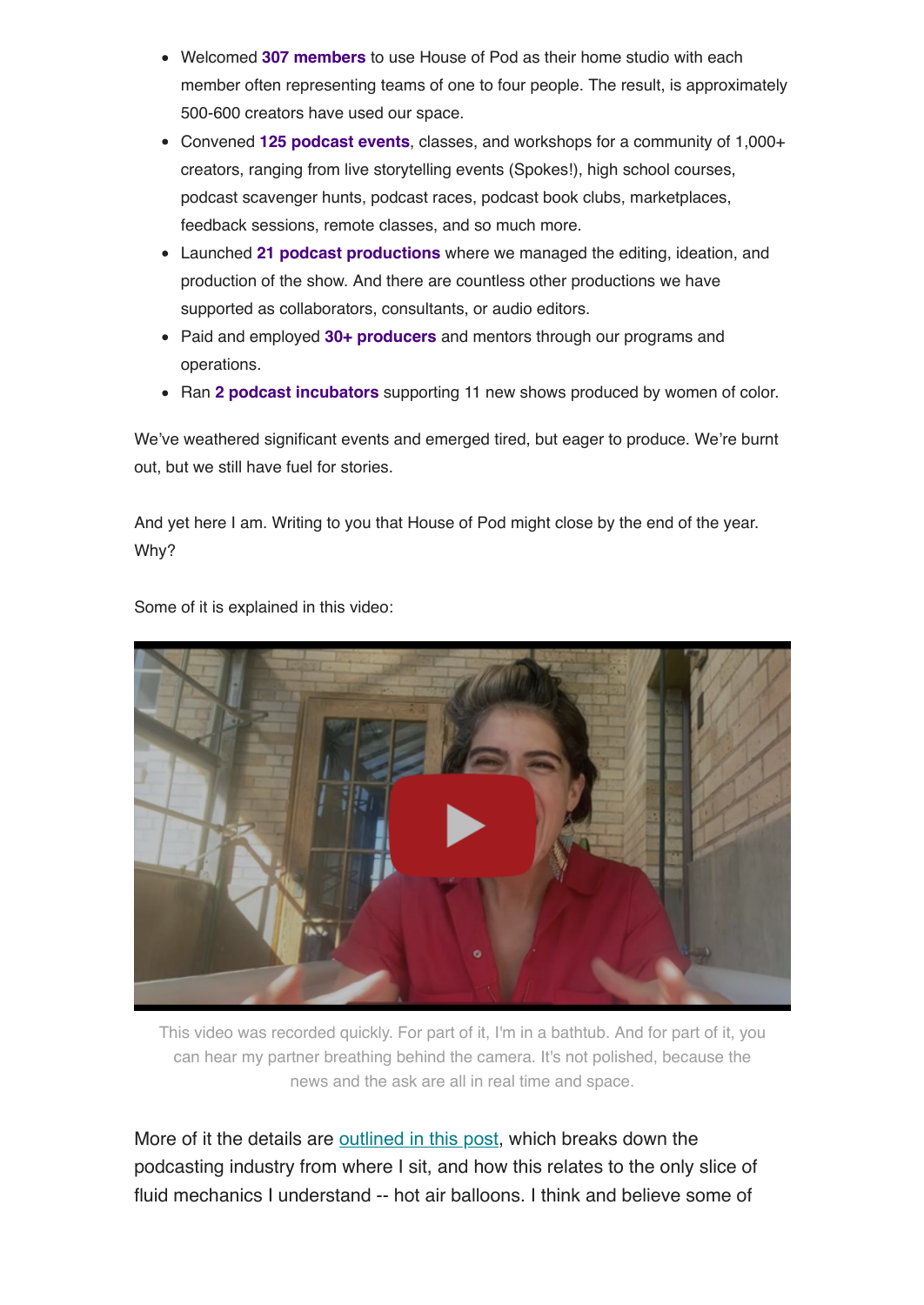your questions might be answered there. Click the button below to read the extended version of everything.

**[Read The Newsletter, Extended](https://houseofpod.us16.list-manage.com/track/click?u=6484e6bf1389115c8199cf1ef&id=7d56126129&e=6a092cf717)**

The short of it is, for us, community membership covers the cost of our space. And our productions cover the salaries of our team of five. The space cannot run without the staff. And salaries cannot be paid without a pipeline of productions.

We're now wrapping up our fall productions for 2021, and unfortunately, we have no additional funded projects lined up for 2022.

Without a local team to run the space, House of Pod will close our physical location, and our production company will transition to contract-based employment. This is so we are better able to weather long periods of time between productions, and lower our operating costs.

This is a viable solution to keep some of our work alive, but it's also sad. It's sad because we've built a Denver-based audio production house centered on equity, well-produced Colorado stories, and inclusive spaces designed for storytellers. We've achieved a lot, and now, we're looking for help.

We're asking our community at large to get in touch with us if they have access to any of the following:

- **An investor** to purchase part of the company, enabling us to produce original content, and launch our own network.
- **A large production contract** we can sink our teeth into.
- **Advice or referrals.**

In announcing this news in this way, we're opening our doors for ideas and support in hopes that we don't have to shutter our existing operations. If we do end up closing, we will be running our last tours at House of Pod on December 10th, and closing the space fully by January 31, 2022. Thank you for being part of this journey.

If you've got ideas, write me at [cat@houseofpod.org](mailto:CAT@HOUSEOFPOD.ORG).

With love and respect,

Cat